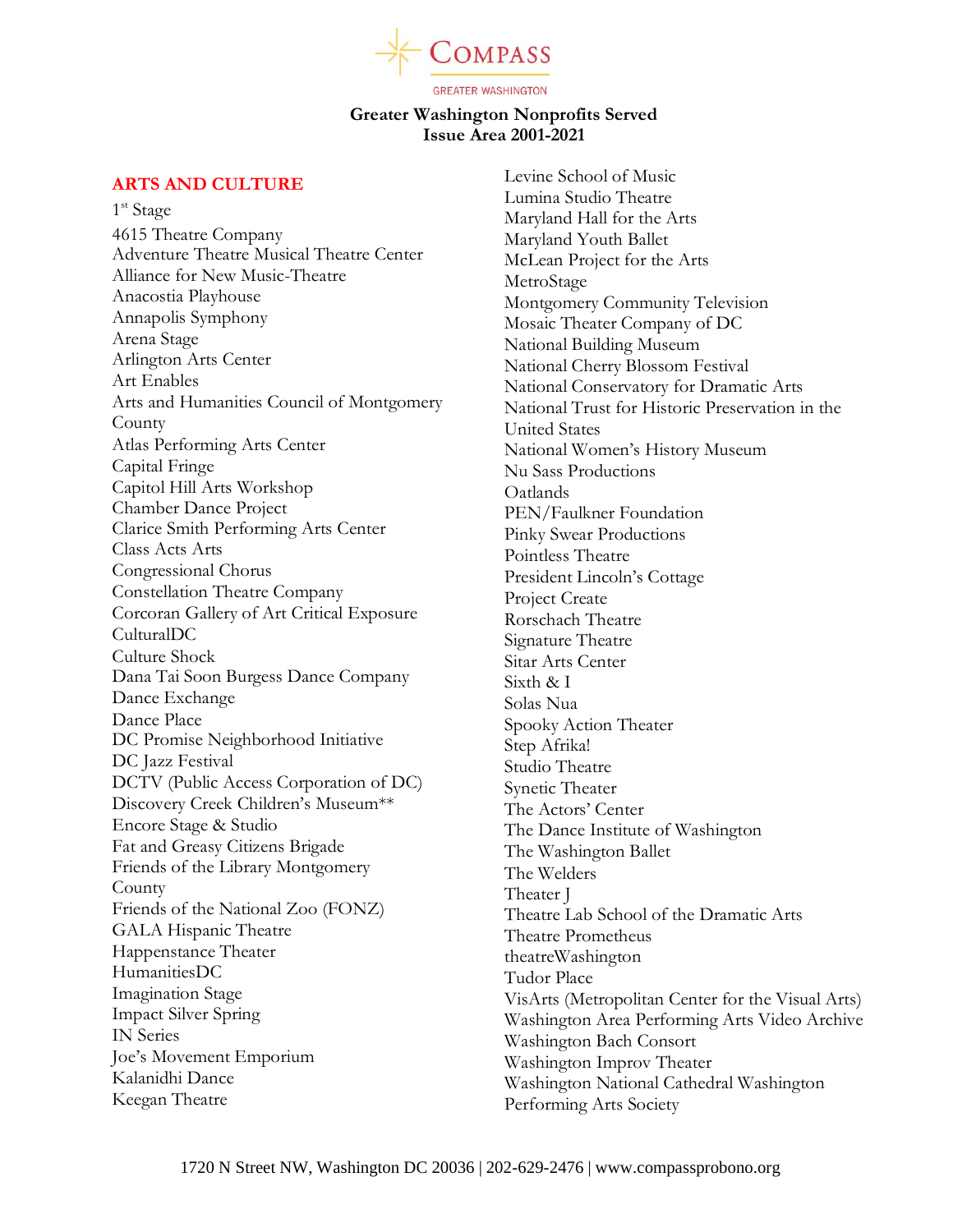

# **Greater Washington Nonprofits Served Issue Area 2001-2021**

Washington Stage Guild We Happy Few Words Beats & Life Workhouse Arts Foundation Young Artists of America at Strathmore

## **CHILDREN AND YOUTH**

Alexandria Seaport Foundation Beacon House BEST Kids Boys & Girls Clubs of Greater Washington Campagna Center CASA for Children of DC Chess Challenge in DC City Blossoms City Gate City Kids Wilderness Project City Year Washington, DC Community Bridges Community Education Group Critical Exposure Creek Children's Museum\*\* Dance Institute of Washington DC Action for Children DC Lawyers for Youth DC Scores DC Youth Orchestra Program Discovery Earth Conservation Corps Family & Youth Initiative Fihankra Akoma Ntoaso (FAN) For Love of Children Girls, Inc. Girl Scout Council of the Nation's Capital Girls on the Run – DC Girls on the Run of Montgomery County Girls on the Run of Northern Virginia Girls Rock! DC Higher Achievement Homeless Children's Playtime Project Hope House Horton's Kids Identity, Inc. Jubilee JumpStart Kara Kennedy Fund

Kid Power Latin American Youth Center Maryland Youth Ballet Metro National Center for Children and Families Network for Teaching Entrepreneurship New Community for Children Our Military Kids Playworks DC Prince George's Child Resource Center Public Allies Reading Partners Sasha Bruce Youthwork SafeSpot of Fairfax SCAN of Northern Virginia Shaw Community Center Sitar Arts Center St. Ann's Center for Children, Youth, and Families Step Afrika! Teens Run DC The Family Place U.S. Chess Center Urban Alliance WINNERS Lacrosse Wilderness Leadership & Learning Wonders Early Learning + Extended Day YMCA of Metropolitan Washington YoKid YWCA of the National Capital Area

## **DISABILITY SERVICES**

Aid Association for the Blind of the District of Columbia Autism Foundation Best Buddies: Capital Region BroadFutures Cornerstone Montgomery Easter Seals Serving DC | MD | VA ECHO Green Door\*\* Linden Resources Madison House Marriott Foundation for People with **Disabilities** Mental Health Association of Montgomery County Northern Virginia Therapeutic Riding Program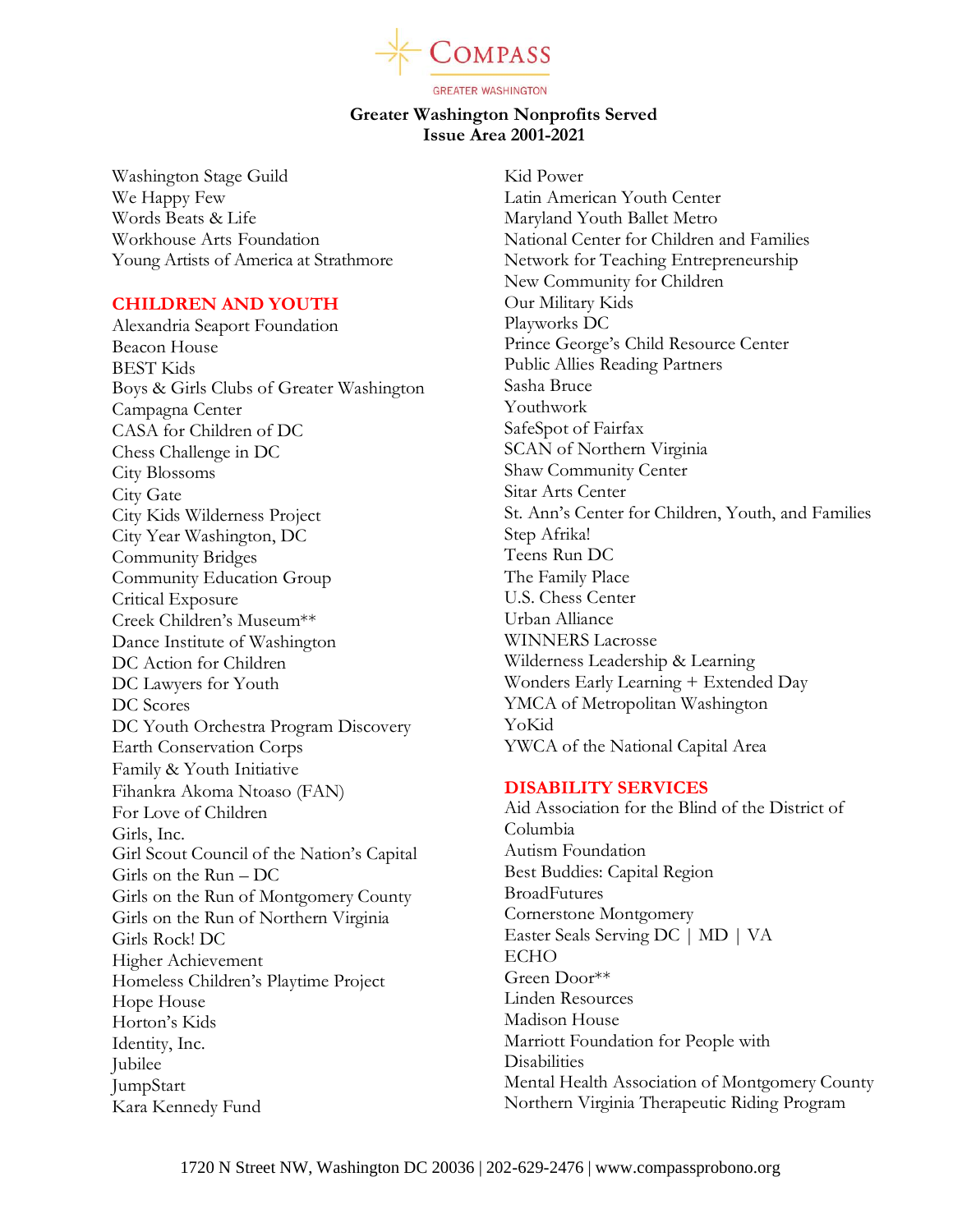

# **Greater Washington Nonprofits Served Issue Area 2001-2021**

Quality Trust for Individuals with **Disabilities** SEEC Sunflower Bakery The Arc of Northern Virginia Treatment and Learning Centers

#### **EDUCATION**

826DC Abramson Scholarship Foundation Academia Bilingue de la Comunidad Public Charter School\*\* After-School All-Stars Alliance Francaise de Washington B.E.L.L. Foundation\*\* Black Student Fund Bridges Public Charter School Bright Beginnings Briya Public Charter School BUILD Metro DC Byte Back Campagna Center Capital Area Asset Builders Capital Partners for Education Carlos Rosario International Public Charter School Center for Inspired Teaching César Chávez Public Charter School Chelsea School Child & Family Network Centers City Year Washington, DC College Success Foundation CollegeTracks Communities in Schools of the Nation's Capital Computer C.O.R.E. DC Promise Neighborhood Initiative Discovery Creek Children's Museum\*\* Edu-Futuro Ellington Fund Elsie Whitlow Stokes Public Charter School Family Place DC Free Minds Book Club & Writing Workshop Friendship Children's Center

Grassroots DC Green Acres School Higher Achievement Hopkins House Horizons Greater Washington Ivymount School KID Museum Kingsbury Center Lab School of Washington Latin American Montessori Bilingual Public Charter School Life Asset Literacy Council of Northern Virginia Literacy Council of Montgomery County Literacy Lab Literacy Volunteers and Advocates Live It Learn It M.O.M.I.E.'s TLC Main Street Child Development Center Mid-Atlantic Equity Consortium Multicultural Career Intern Program National Child Research Center National History Day National Women's History Museum New Community for Children New Futures Next Step Public Charter School One World Education Osher Lifelong Learning Institute PEN/Faulkner Foundation Reach Incorporated Reading Connection Reading Partners River School Rosemount Center Scholarship Fund of Alexandria See Forever Foundation/Maya Angelou Schools SchoolTalk SEED SPOT Shout Mouse Press Student Support Center\*\* Teaching for Change The Fishing School Turning the Page Two Rivers Public Charter School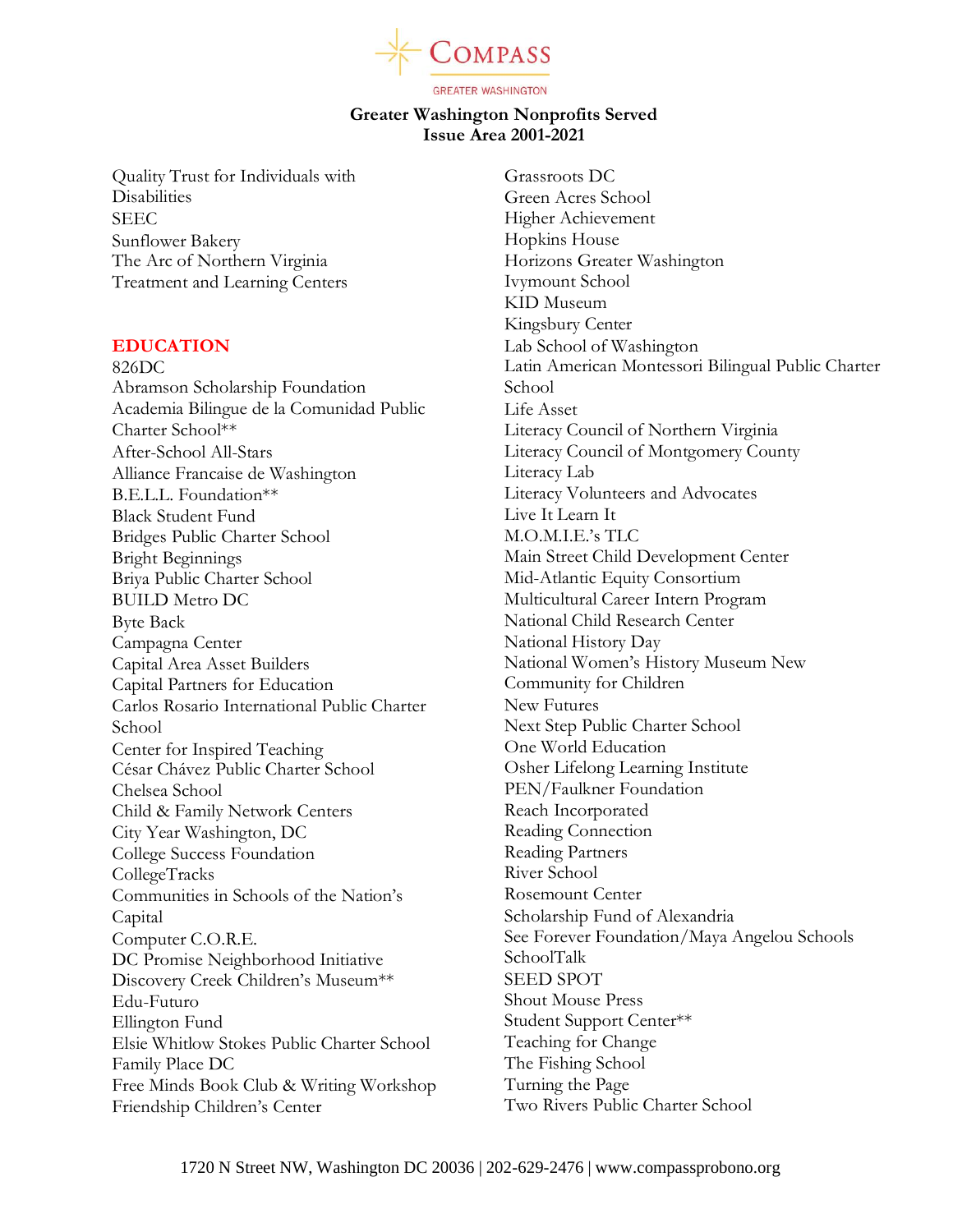

# **Greater Washington Nonprofits Served Issue Area 2001-2021**

Washington English Center (formerly Language ETC) Washington Literacy Center Washington Middle School for Girls Washington Yu Ying Public Charter School Words Beats & Life YouthBuild Public Charter School

#### **ENVIRONMENT**

Accokeek Foundation Alice Ferguson Foundation Anacostia Watershed Society Audubon Naturalist Society Bethesda Green C&O Canal Trust Coalition for Smarter Growth Common Good City Farm DC Greens Earth Conservation Corps Environmental Resources Trust\*\* Friends of the National Arboretum Green America Institute for Market Transformation Living Classrooms National Cherry Blossom Festival Potomac Riverkeeper Network Rock Creek Conservancy Wilderness Leadership & Learning

## **HEALTHCARE**

Alzheimer's Association Brain Injury Services Children's Inn at NIH Community Education Group Community Ministries of Rockville Emmaus Services for the Aging Georgia Avenue Family Support Collaborative Greater Prince William Community Health Center Healthy Babies Project Home Care Partners Hope for Henry Insight Memory Care Center

Mamatoto Village Mental Health Association of Montgomery County Metro TeenAIDS \*\* NAMI Northern Virginia Northern Virginia Area Health Education Center Northern Virginia Family Service NOVA ScriptsCentral Phoenix Houses of the Mid-Atlantic Pregnancy Aid Centers Reality, Inc. Ronald McDonald House Charities of Greater Washington, DC Seabury Resources for Aging So Others Might Eat (SOME) Special Love for Children with Cancer The Women's Collective

## **HOUSING AND HOMELESSNESS**

A-SPAN BEST Kids Bridges to Independence Building Futures Capital Area Food Bank Carpenter's Shelter City First Enterprises Coalition for the Homeless Community Lodgings Community Ministries of Rockville Cornerstone Community DC Central Kitchen DC Doors Empower DC Equal Rights Center District Alliance for Safe Housing Facets Father McKenna Center Friends of Guest House Good Shepherd Housing Habitat for Humanity of Northern Virginia Home Care Partners Homestretch Hope and a Home House of Ruth Housing Unlimited Interfaith Works KEYS for the Homeless Foundation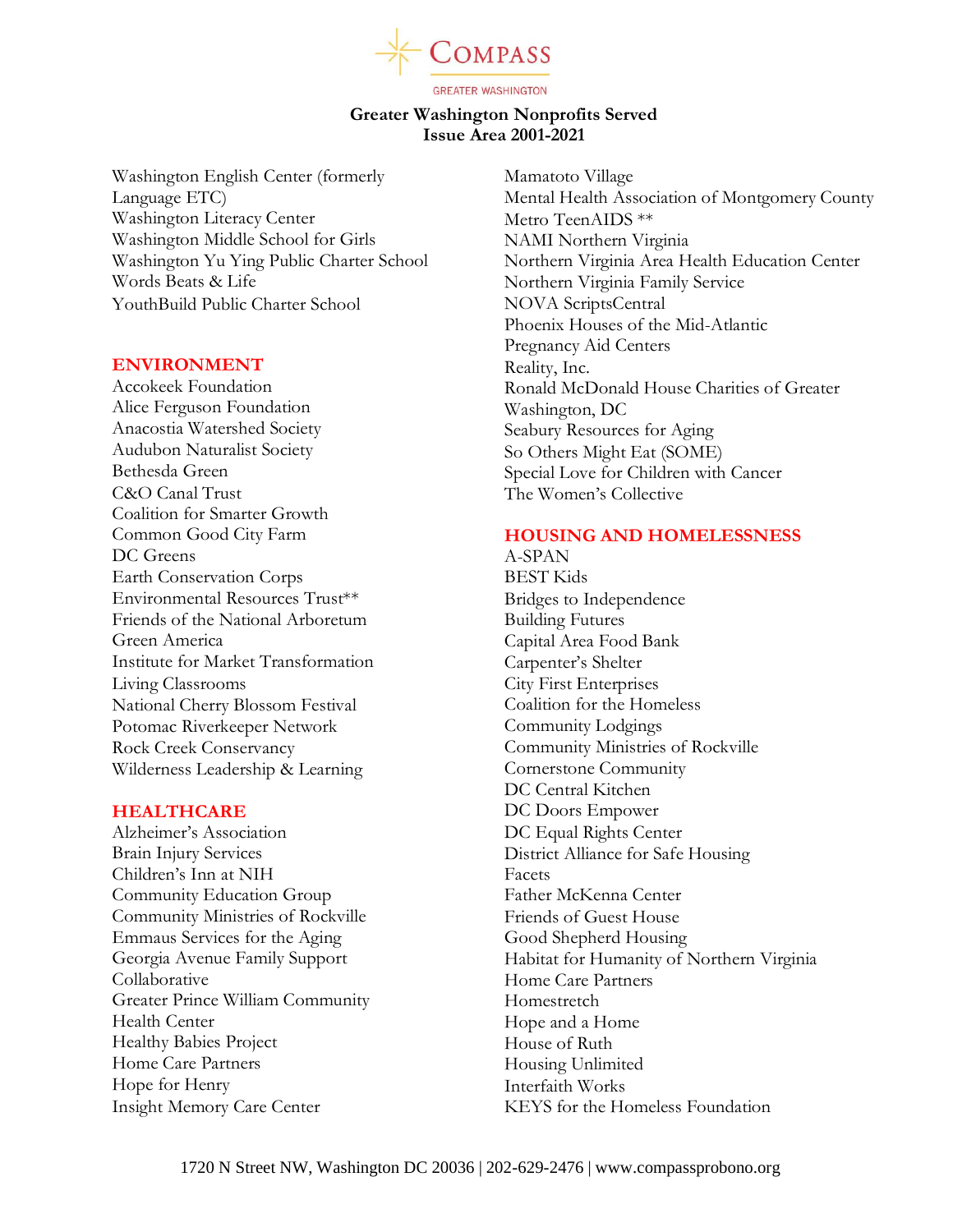

# **Greater Washington Nonprofits Served Issue Area 2001-2021**

Manna Food Center Martha's Table Mi Casa Miriam's Kitchen Montgomery County Coalition for the Homeless Montgomery County Food Security Collaborative My Sister's Place New Endeavors by Women New Hope Housing Open Arms Housing Our Daily Bread Rachael's Women's Center\*\* Rebuilding Together Alexandria Rebuilding Together Montgomery County Samaritan Inns Samaritan Ministry of Greater Washington Sasha Bruce Youthwork So Others Might Eat (SOME) Southeast Ministry Stepping Stones Shelter Street Sense Thrive DC United Community Ministries United Planning Organization Washington Area Community Investment Fund Washington Legal Clinic for the Homeless Wesley Housing Development Corporation Woodley House Yachad

## **HUMAN SERVICES**

501cTECH A Wider Circle Alexandria Seaport Foundation American Red Cross – DC Arcadia Food Arlington Thrive Aspire Counseling Ayuda Bread for the City Byte Back Calvary Women's Services Capital Area Asset Builders

Capital Area Food Bank Capitol Post Caregiver Action Network CASA for Children of DC Catalogue for Philanthropy Catholic Charities of DC Center for Nonprofit Advancement Charge Up Collaborative Child & Family Network Centers Child Center and Adult Services Children's Law Center City First Enterprises Coalition for Smarter Growth Community Crisis Services Community Foundation for Northern Virginia Community Foundation for the National Capital Region Compass Cornerstone Montgomery Damien Ministries DC Appleseed DC Bar Foundation DC Bar Pro Bono Center DC DC Employment Justice Center DC DC Law Students in Court DC DC Rape Crisis Center DC Volunteer Lawyers Project Diaper Bank Fiscal Policy Institute Lawyers for Youth District Alliance for Safe Housing Empower DC Empowered Women International Equal Rights Center EveryMind Fair Chance Family Matters of Greater Washington For Love of Children FRESHFARM Markets Friends of Guest House Georgia Avenue Family Support Collaborative Good Shepherd Housing and Family Services Greater Washington Urban League Green Door\*\* Hands on Greater DC Cares\*\*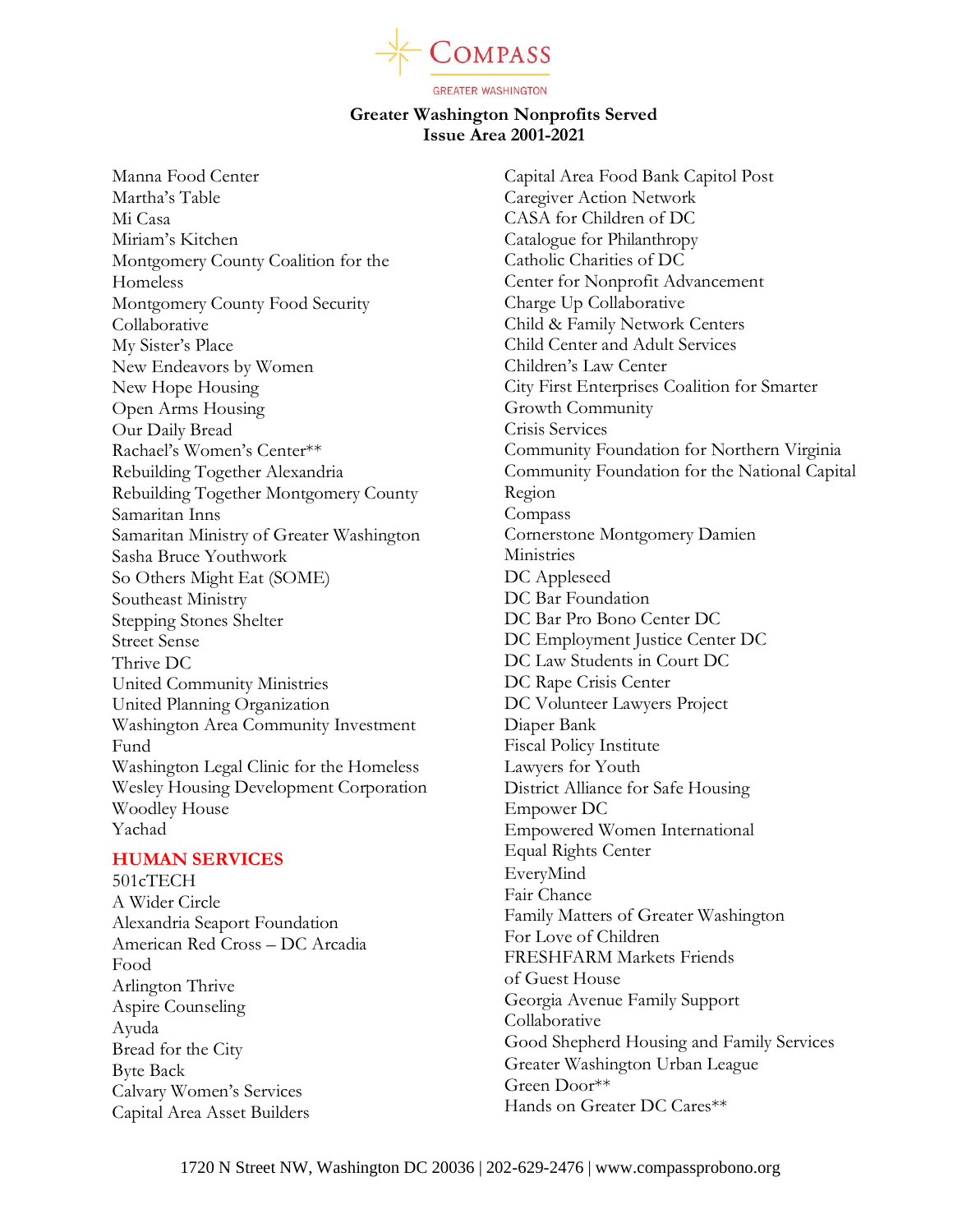

# **Greater Washington Nonprofits Served Issue Area 2001-2021**

Healthy Babies Project Hispanic Committee of Virginia\*\* House of Ruth Hyacinth's Place Impact Silver Spring Insight Memory Care Center Interfaith Works Jewish Social Service Agency Jovid Foundation\*\* Junior League of Washington Kidsave International Kiwanis Foundation of the District of Columbia Korean Community Service Center of Greater Washington Latin American Youth Center Latino Economic Development Center Leadership Greater Washington Leadership Sanctuary Life Asset LIFT-DC Manna Food Center Martha's Table Mary's Center for Maternal and Child Care Miriam's Kitchen Mosaica\*\* My Sister's Place Nonprofit Roundtable of Greater Washington\* Northern Virginia Family Service OAR of Fairfax County Parent Encouragement Program People Animals Love Perry School Community Services Center Platform of Hope PRS Public Allies Rachael's Women's Center\*\* Samaritan Inns So Others Might Eat (SOME) St. Ann's Center for Children, Youth, and Families Stepping Stones Shelter Stone Soup Films Stop Child Abuse Now

STRIVE DC Taproot Foundation DC The Barker Foundation The Literacy Lab Total Family Care Coalition Tzedek DC United Planning Organization Vehicles for Change Voices for a Second Chance Volunteer Fairfax Volunteers of America – Chesapeake Washington Area Bicyclists Association Washington Area Community Investment Fund Washington Empowered Against Violence\*\* Washington English Center (formerly Language ETC) Washington Inner City Lacrosse Foundation Washington Legal Clinic for the Homeless Washington Regional Association of Grantmakers WEAVE\*\* Wendt Center for Loss & Healing Work Place DC Workforce Organizations for Regional Collaboration\*\* Yachad Yellow Ribbon Fund YMCA of Metropolitan Washington

#### **SENIOR SERVICES**

Emmaus Services for the Aging EOFULA – Spanish Senior Center\*\* Home Care Partners Insight Memory Care Center Iona Senior Services Mental Health Association of Montgomery County Plants and Blooms ReImagined Seabury Resources for Aging Senior Services of Alexandria

#### **VETERAN SERVICES**

Hero Dogs Operation Gratitude Veterans on the Rise